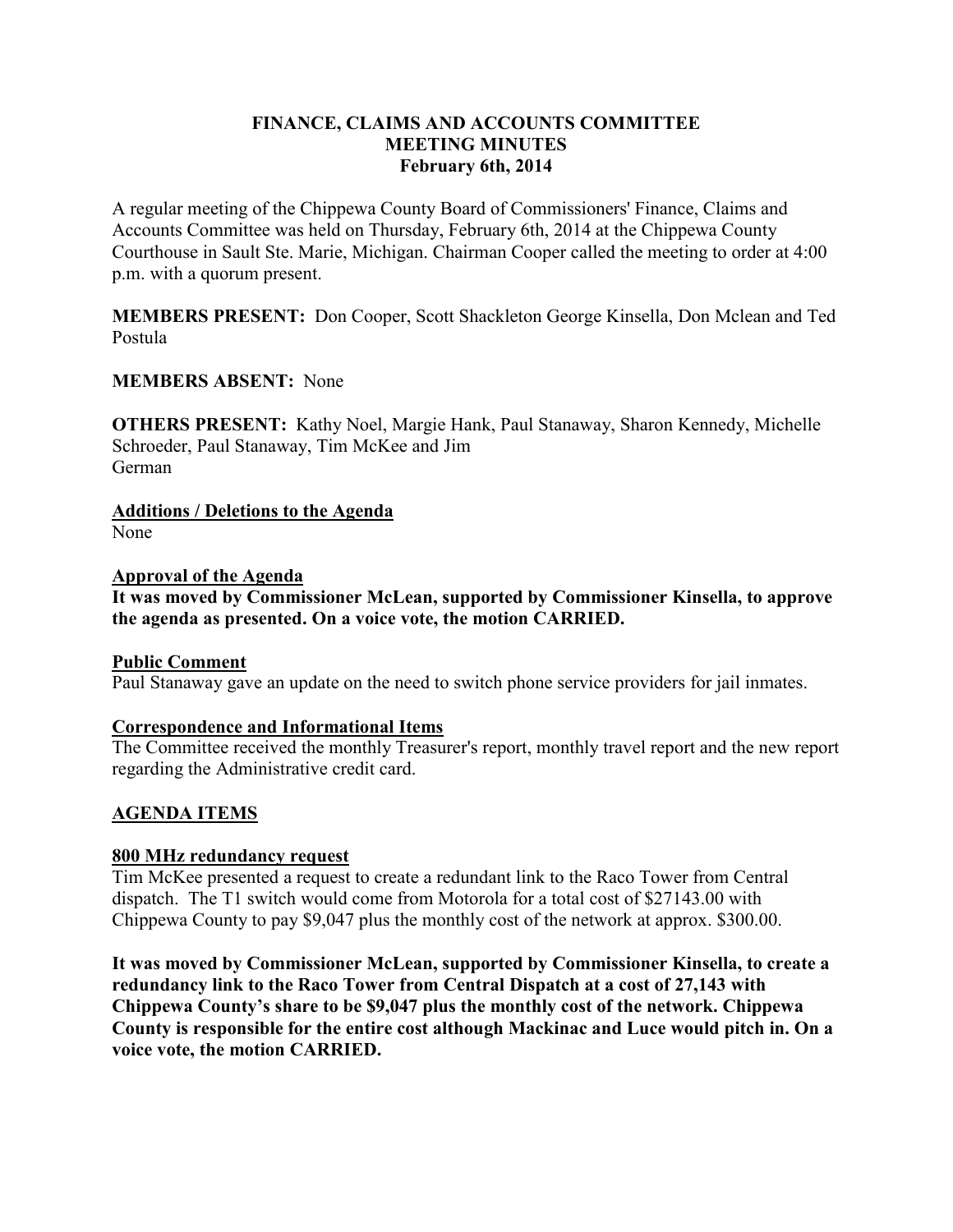## **Upgrade Eventide Telephone Recorder**

Tim McKee requested that the Eventide Model 725 Recorder to the Eventide Nexlog recorder at a cost of \$23,000.00 and purchase the upgrade from Quality Recording Solutions.

# **It was moved by Commissioner McLean, supported by Commissioner Postula, to approve the upgrade of the Eventide Model 725 log recorder to the Eventide Nexlog recorder at a cost of \$23,000 and the purchase coming from Quality Recording Solutions. On a voice vote, the motion CARRIED.**

### **Request from Union for financial Services**

The union presented a request for the County to allow Vantage Point Financial Group to be added as a provider under the deferred compensation list.

**It was moved by Commissioner Postula, supported by Commissioner McLean, to approve the union request to allow Vantage Pointe Financial Group to be added as a provider under the deferred compensation list. On a voice vote, the motion CARRIED.**

## **Sheriff Truck Bids**

The Committee received bids for a new Sheriff's Department Truck to be used to pull the airboat. A grant from the USDA was also obtained to offset cost in the amount of \$8,380.00. The County's portion of the cost would be \$21,620.00 with the remainder of the money going for equipment for the truck. The low bid was from O'Connors in the amount of \$25,515.00

**It was moved by Commissioner McLean, supported by Commissioner Postula, to approve the low bid from O'Connnors for a Sheriff's Department truck in the amount of \$25,515. On a voice vote, the motion CARRIED.**

### **Approve Purchase of Fujitsu fi-6770 Scanner**

Bids were presented for a new scanner for the Register of Deeds.

**It was moved by Commissioner McLean, supported by Commissioner Postula, to accept the bid in the amount of \$6,949.55 from 1st RUN computer services which includes the three year scan care service. On a voice vote, the motion CARRIED.**

### **Sheriff Vehicle RFQ**

The Sheriff Vehicle RFQ was presented.

**It was moved by Commissioner Kinsella, supported by Commissioner Shackleton, to approve the RFQ for one Sherriff's Dept. Vehicle and include fleet pricing if that is the lowest option. On a voice vote, the motion CARRIED.**

### **Sheriff Jail Phone Service Request**

The Sheriff requested to switch phone service providers for inmates in the jail. A discussion ensued.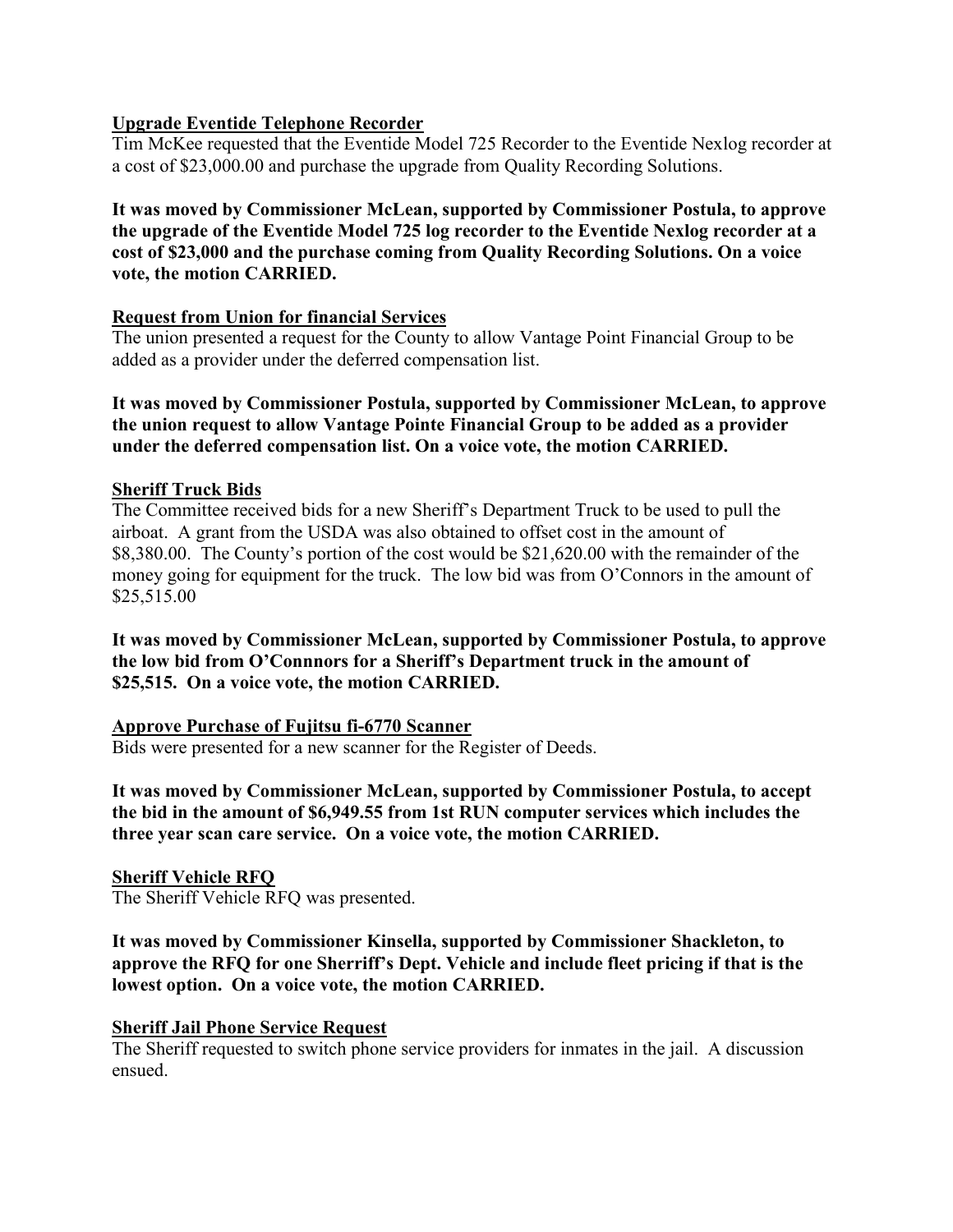**It was moved by Commissioner Shackleton, supported by Commissioner Kinsella, to approve switching the jail contract to Securus for inmate phone services and wave the bidding process. On a voice vote, the motion CARRIED.**

### **Request for Bids of Ten Desktop Computers**

A request for bids for ten desktop computers was presented.

**It was moved by Commissioner Kinsella, supported by Commissioner McLean, to approve the request for bids on ten desktop computers. On a voice vote, the motion CARRIED.**

### **Resolution #14-02**

A resolution was presented to ask the State to fully fund pension funds for the County. A discussion ensued.

**It was moved by Commission McLean, supported by Commissioner Shackleton, to approve resolution 14-02 and change the verbiage in paragraph 9 to read State of Michigan to fully fund the County pension fund and send it to the full Board. On a voice vote the motion CARRIED. Commissioner Kinsella and Postula voted nay.**

#### **Union Negotiations**

**It was moved by Commissioner Kinsella, supported by Commissioner Postula, to move into closed session to discuss union negotiations. On a roll call vote the motion CARRIED.** 

**It was moved by Commissioner McLean, supported by Commissioner Postula, to move into open session. On a roll call vote the motion CARRIED.**

# **FINANCE**

### **Claims and Accounts**

The Committee reviewed the bills and payroll presented for approval.

**It was moved by Commissioner McLean, supported by Commissioner Kinsella, to recommend the approval of the general claims totaling \$394,243.53 other fund claims \$384,222.83 payroll \$497,644.51 and Health Department claims \$503,748.23 thru 12/27 and \$535,485.82 total claims \$2,315,344.92 and vouchers H-1 through H-308. On a voice vote, the motion CARRIED.**

### **Committee and Chairman's Comments**

No additional comments were offered by the Committee or by the Chairman.

#### **Adjourn**

**It was moved by Commissioner McLean, supported by Commissioner Postula, to adjourn the meeting.**